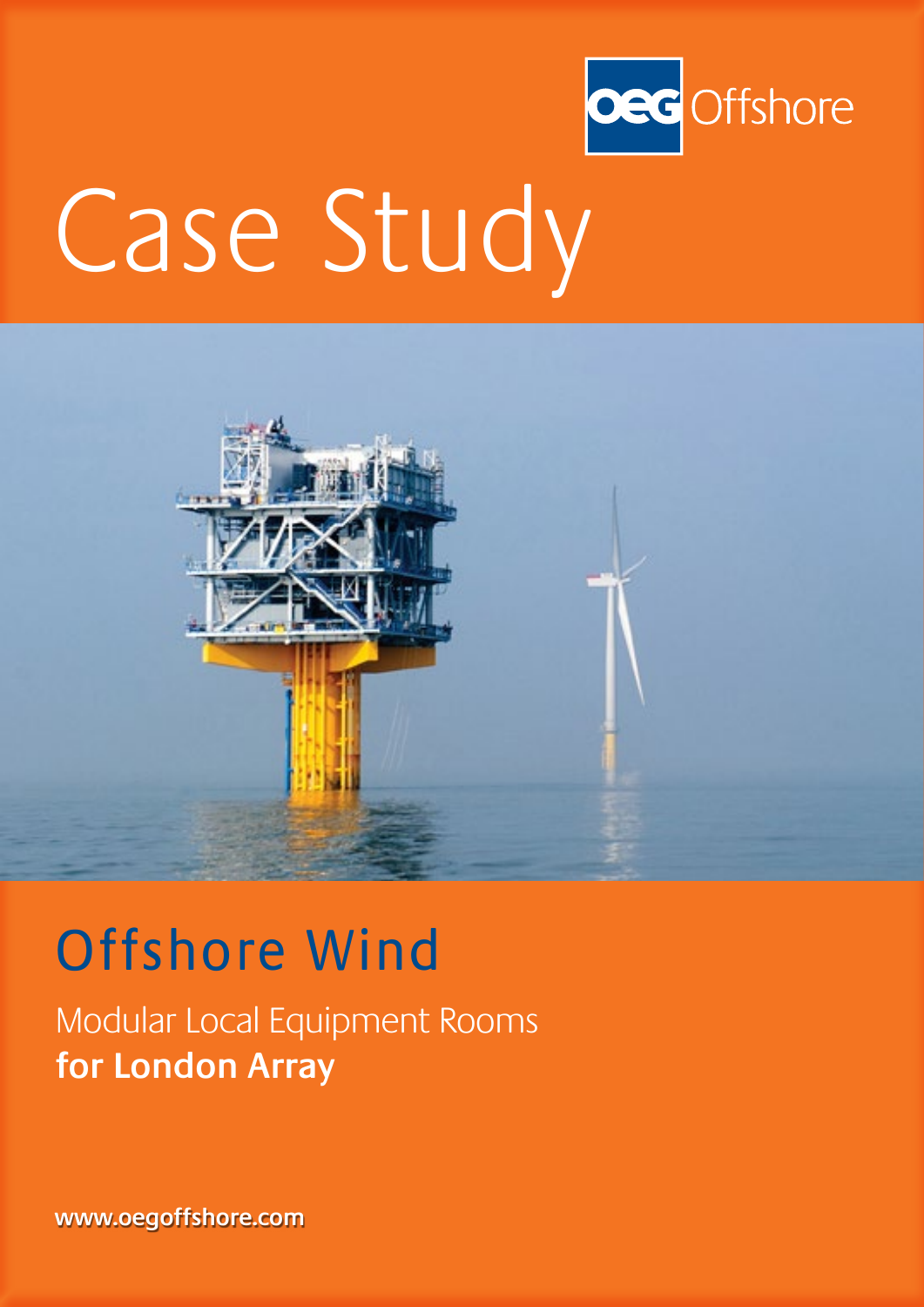### Modular Local Equipment Rooms **for London Array**



| Industry: | Renewable Energy Production / Offshore Wind Farms                     |
|-----------|-----------------------------------------------------------------------|
| Client:   | Siemens Transmission and Distribution Ltd                             |
|           | <b>Location:</b> London Array - United Kingdom - Outer Thames Estuary |



#### Background:

The first phase of the London Array consisted of up to 175 turbines generating 630MW - enough power to supply over 472,000 homes. Upon reaching its 1000MW capacity, it was the world's largest offshore wind farm, making a substantial contribution to the UK Government's climate change targets.



#### **Challenges**

- Reducing construction time
- Reducing high level of multi-discipline personnel at site.
- Difficulties of handling high specification and high value equipment in a fabrication yard environment.
- Intensive management of a traditional yard style construction project.
- Inclement weather conditions at topsides Fabrication yard.





To provide 18 custom-built pre-fabricated modular Local Equipment Rooms (LER) to house specialist electrical distribution equipment as well as workshop and emergency accommodation facilities.

To be fully integrated on two in-field transformer platforms situated within the London Array Offshore Wind Farm development, without major disruption to the platform manufacturer's yard operations.

#### Richard Horan, Project Manager at Siemens commented,

"The modular approach has been chosen as it allows a fast and efficient platform build which is necessary to meet the right timescales for this project."

"On-time delivery of equipment and modules is crucial to the wind farm being completed on budget and schedule, and we required a reliable company with a reputation for delivering quality services within the required timetables.

OEG Offshore met these criteria, and the company's experience of delivery similar modules for offshore environments means they are well qualified for this project."

#### www.oegoffshore.com



#### Solution

OEG Offshore delivered detailed design, engineering and manufacture of 18 custom-built, transportable modular units fully outfitted with all customers equipment integration complete. Providing high quality off-site prefabricated units in parallel to the main topsides fabrication. The units were designed to an offshore specification and have similar properties to OEG's Variable Speed Drive (VSD) and Local Equipment Room (LER) modules supplied to the oil and gas sector.

- Full design and engineering of all units within the topsides structure.
- Prefabricated modules in a clean offshore location at OEG's Aberdeen facility.
- Installation and hook up of free-issue high specification / high value equipment in an environmentally controlled modular manufacturing facility.
- Transportation of units to the topsides Fabrication yard and off-loading supervision
- Supervision of the installation of all units within the topsides and provision of final handover to the yard and customer.